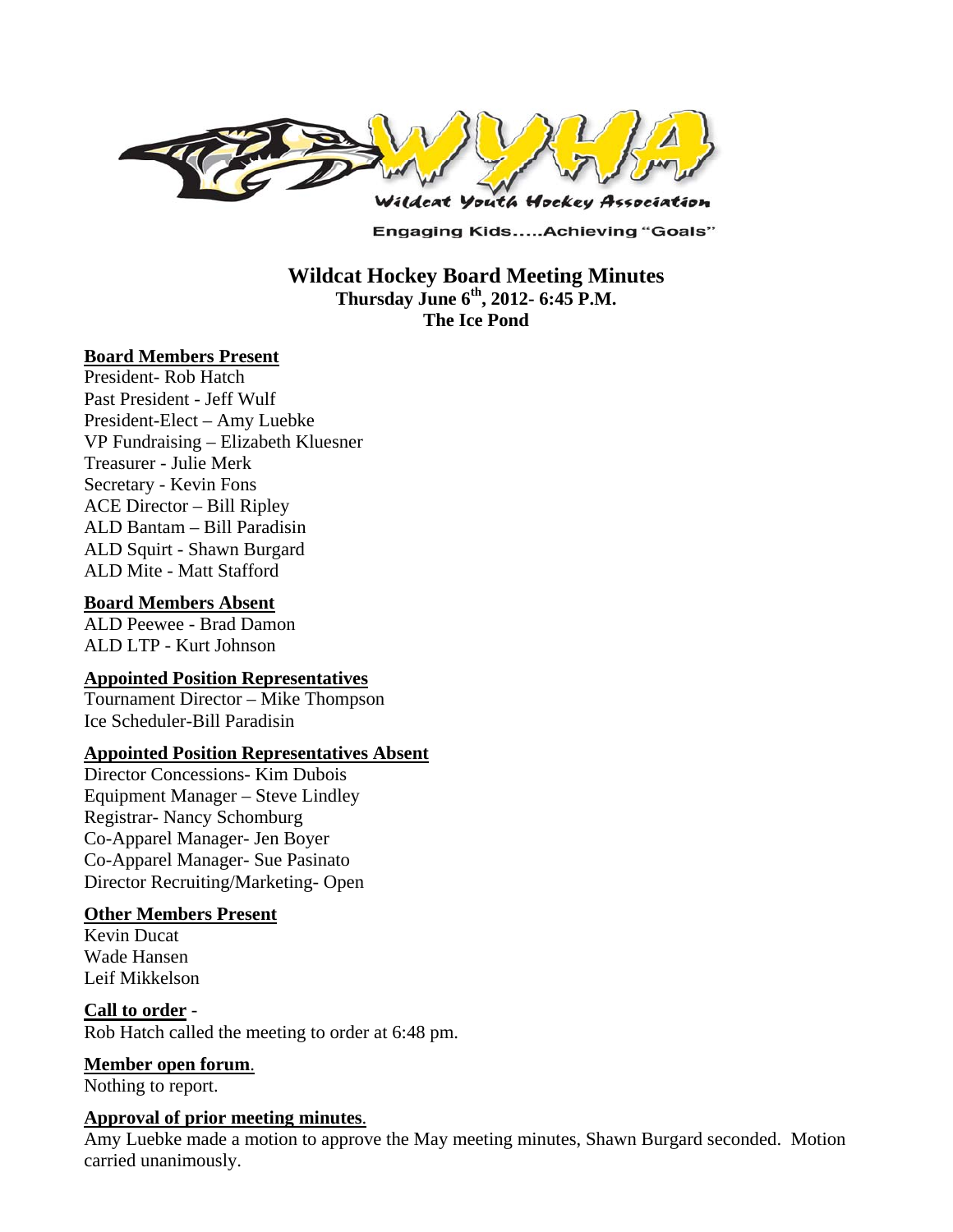## **Approval of agenda**

Amy Luebke made a motion to approve the agenda with changes, Jeff Wulf seconded. Motion carried unanimously.

# **Reports:**

**Treasurer:**  Approval of bills – No Outstanding Bills Reviewed Current Statements.

# **LTS/MiniMite/LTP:**

Nothing to report **Mite ALD :**  Nothing to report.

**Squirt ALD:**  Nothing to report.

**Pee Wee :**  Nothing to report.

**Bantam:**  Nothing to report.

**Equipment :**  Nothing to report.

#### **Fundraising:**  Mallard Day Jun14, 2012 – meet at 5:00 Karen Ferris and Lori Fons are the Raffle Chairpersons

**Apparel:**  Nothing to report.

**Registrar-**Nothing to report

**Ice scheduler-**Nothing to report **Marketing Director:** (OPEN) Nothing to report

**Tournament Director:** Nothing to report

**Concessions Director:** Nothing to report

**Ace Director:**  Working on modifications to the tryout process

# **President elect –**

Set Budget Meeting – will be at/after the July  $12<sup>th</sup>$  board meeting at Amy Luebke's.

## Concessions –

Looking at plan for 2012/2013. High schools would like us to work their games as the parents want to watch the games vs. work the concessions stand. We will figure out a plan.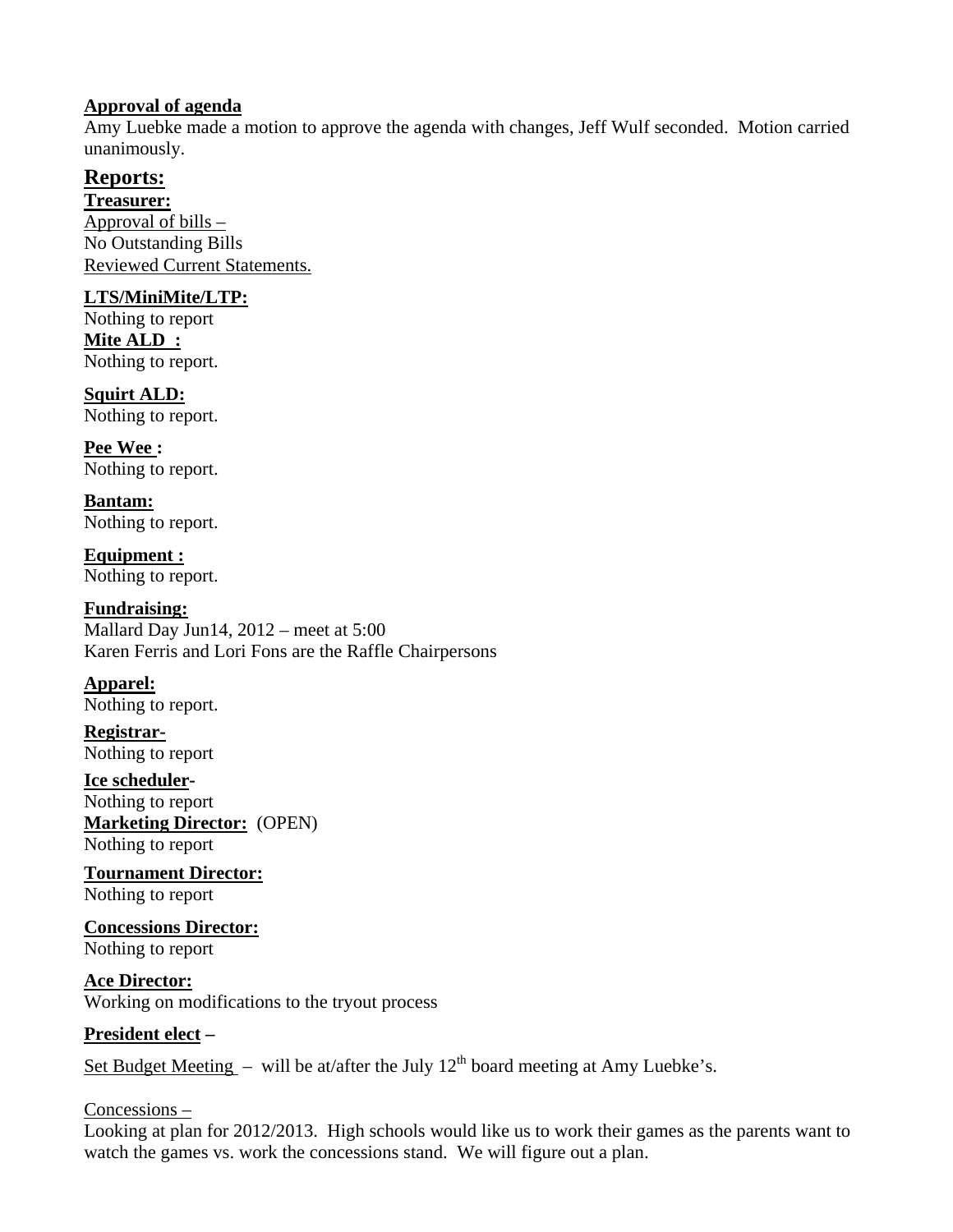# WAHA Meeting –

We were awarded the Squirt B State Tournament for 2014.

New Concussion law regulations were discussed.

We need a person to coordinate the Concussion training (schedule, get forms, etc.). The Chairperson would receive volunteer hours for this effort.

### Marketing 2012/2013 –

Amy Picked up materials from WAHA at the annual meeting.

We need a committee to come up with a plan ASAP for marketing the Rec league and the club in general related to the 2+2 program from USA Hockey.

We really need a person for the marketing position ASAP to coordinate the committee and help guide this effort.

## **Old Business:**

Outdoor Rink Rules / Chairperson – Need a chairperson / committee or this will not happen.

Fall Goalie Camp Working with Bob Houle to plan and schedule a fall goalie camp (need Ice needs to Ice Scheduler)

Fall Mite to Squirt Camp

Bill Ripley and Kevin Ducat will plan (need Ice needs to Ice Scheduler)

Deforest  $4<sup>th</sup>$  of July Parade

Need chairperson ASAP or the parade will not happen. This is a big event for club marketing.

Skater Change for Final copy to website

Julie Merk will send to Kevin Fons to get on the Team Manager page of the website.

## **New Business:**

Corey Stormer Transfer

Kevin Fons made a motion to approve the financial release of Corey Stormer to Sun Prairie. Amy Luebke seconded, motion passed unanimously

## **Agenda Items for Future Meetings**

- U10/U12 Rec program (Kevin)
- Budget Review and pre-planning (July 2012)
- Outdoor Rink Rules / Chairperson (Amy August 2012)
- Tryout process changes to handbook (July 2012 ACE)
- Fall Goalie Camp
- Fall Mite moving to Squirt mini camp
- Concussion planning
- Marketing Plan

## **Master Calendar / Newsletter Items:**

- $\bullet$  6/14/12 Mallard Game
- $7/12/12 WYHA$  Board Meeting
- $\bullet$  7/27-29/2012 Madison Level 4 Coaches Clinic
- 7/31/12 Early registration discount expires
- 10/28/12 Madison Coaches CEP Clinic